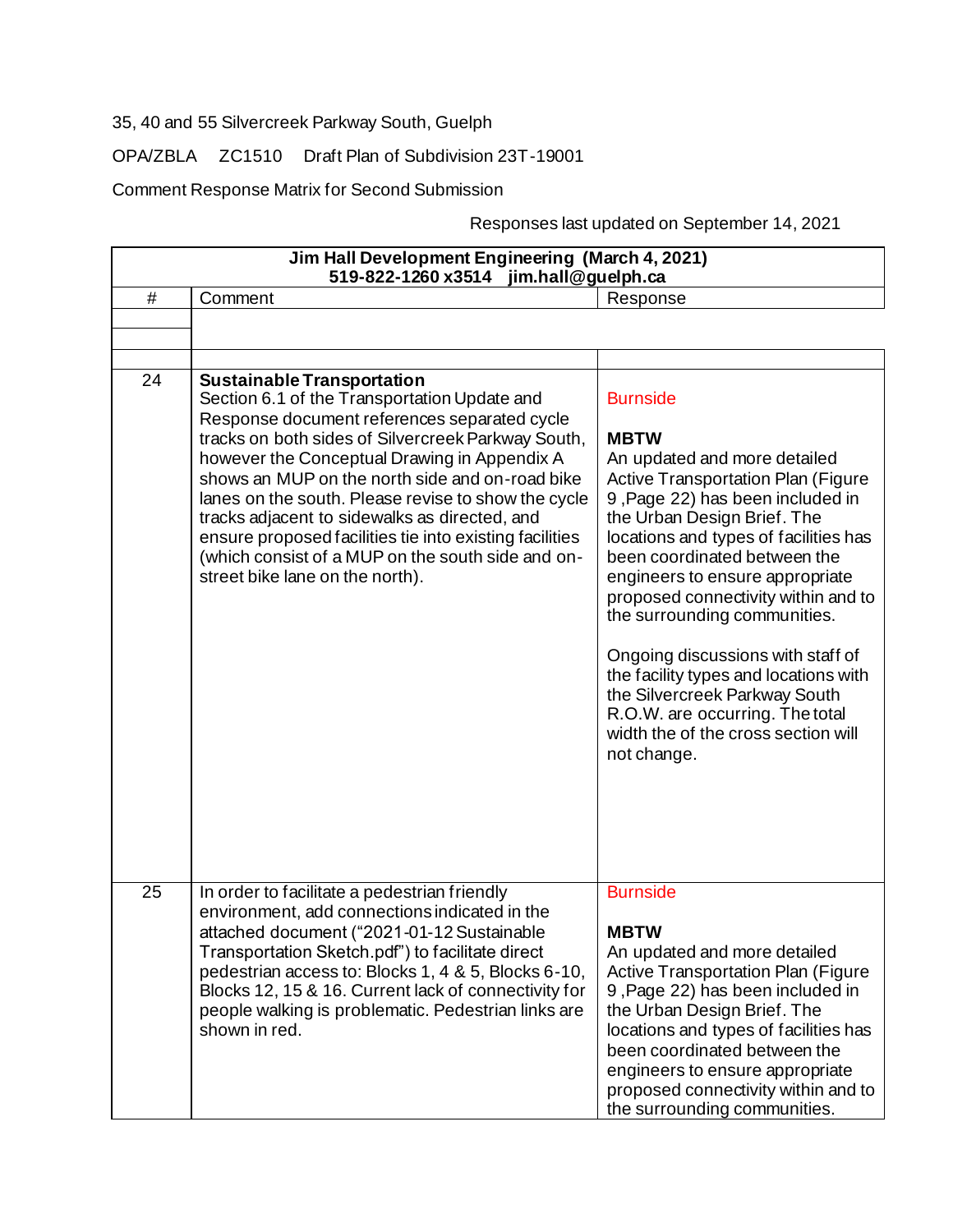|    | 111881301150                                                                                                                                                                                                                                                                                                                                                                                                                                                                                                                | Two additional walkway blocks<br>were introduced in the updated<br>Draft Plan. One along the north<br>and eastern edges of Block 18 and<br>one between Townhouse Block<br>6&8. Both provide additional<br>pedestrian connectivity to the main<br>street from the internal residential<br>streetscapes.                                                                                                                                                                                                                                                                                                                                                                                                                                         |
|----|-----------------------------------------------------------------------------------------------------------------------------------------------------------------------------------------------------------------------------------------------------------------------------------------------------------------------------------------------------------------------------------------------------------------------------------------------------------------------------------------------------------------------------|------------------------------------------------------------------------------------------------------------------------------------------------------------------------------------------------------------------------------------------------------------------------------------------------------------------------------------------------------------------------------------------------------------------------------------------------------------------------------------------------------------------------------------------------------------------------------------------------------------------------------------------------------------------------------------------------------------------------------------------------|
| 26 | In the first submission comments, staff requested<br>sidewalks on both sides of streets A, C and D.<br>Please update accordingly. Note: for Street A, if the<br>walkway located southeast of Block 17 will be<br>treated as a public walkway to be used by<br>residents living in Blocks 4 and 5, the additional<br>sidewalk on the northwest side of Street A does not<br>need to be included. Additional sidewalks are<br>shown in red on the attached document ("2021-01-<br>12 Sustainable Transportation Sketch.pdf"). | <b>Burnside</b><br><b>MBTW</b><br>Sidewalks have been updated<br>along Street A,C & D as indicated<br>and where appropriate to enhance<br>and complete pedestrian<br>connectivity within the proposed<br>community. The three northern<br>requested sidewalk / walkway<br>connections to Silvercreek<br>Parkway have not been included<br>as the construction of a staircase<br>(not accessible) would be required<br>due to the grading of the<br>Silvercreek Parkway underpass.<br>A new walkway (Block 27) has<br>been included providing access to<br>the north-east residential area from<br>the Intersection of Silvercreek<br>Parkway and Street C. Additionally<br>a walkway block (Block 30) has<br>also been included along the east |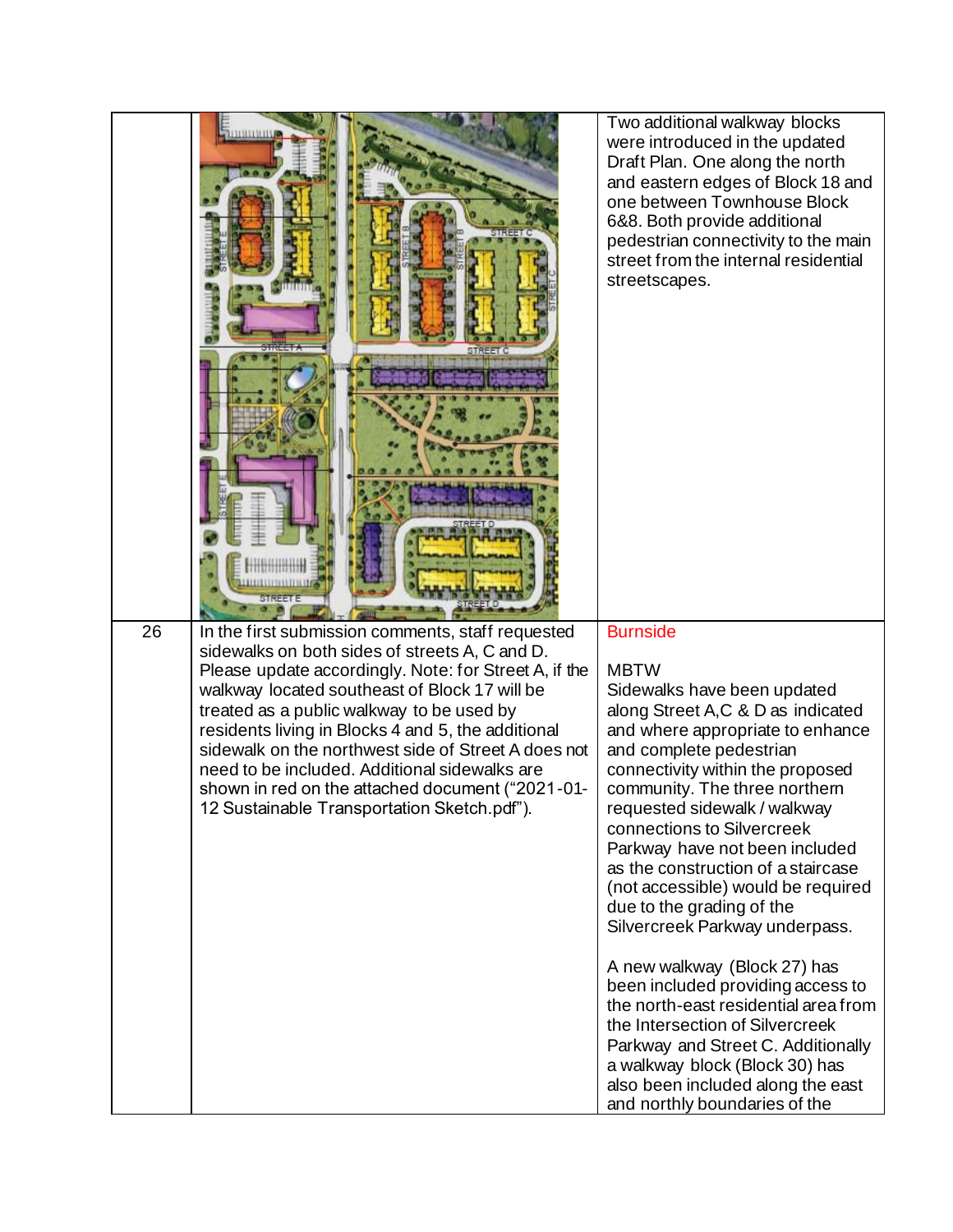|    |                                                                                                                                                                                                                                                                                                                                                                                                                                                                                                                  | mixed use block 28 providing<br>public pedestrian access to the<br>north-west residential area.<br>Please see the Active<br><b>Transportation Plan for further</b><br>details (Figure 9, Page 22) |
|----|------------------------------------------------------------------------------------------------------------------------------------------------------------------------------------------------------------------------------------------------------------------------------------------------------------------------------------------------------------------------------------------------------------------------------------------------------------------------------------------------------------------|---------------------------------------------------------------------------------------------------------------------------------------------------------------------------------------------------|
| 57 | Park Block Location, Frontage and Layout<br>The park block locations and layout are generally<br>satisfactory with the following revisions/comments:<br>The City's Zoning By-law (P Zones) outlines the<br>minimum road frontage for parkland to be 1m for<br>every 100m2. The park blocks appear to have<br>sufficient road frontage. Please confirm by adding<br>road frontage dimensions on the Proposed<br>Development Plan (Drawing 1.2).                                                                   | <b>MBTW</b><br>To be Addressed by Astrid?                                                                                                                                                         |
|    | David de Groot, Senior Urban Designer (March 24, 2021)                                                                                                                                                                                                                                                                                                                                                                                                                                                           |                                                                                                                                                                                                   |
|    | 519-822-1260 x2358<br>david.deGroot@guelph.ca                                                                                                                                                                                                                                                                                                                                                                                                                                                                    |                                                                                                                                                                                                   |
| 93 | <b>Urban Design Brief Comments</b><br>Page 3 - Barriers and Connections<br>• There are no barriers between the subject<br>property and the City owned SWM facility on the<br>easterly side of the creek. There is a publicly<br>accessible maintenance bridge which links to the<br>trail system. Please clarify what barriers and/or<br>revise                                                                                                                                                                  | <b>MBTW</b><br>Write up expanded to include<br>description of the publicly<br>accessible maintenance bridge<br>connecting the site to the existing<br>open space to the east                      |
| 94 | Page 4 - Surrounding Transportation, Open<br>Space, and Natural Heritage Systems<br>. Add: The link to the Hanlon Expressway for<br>vehicular movement.<br>• Add: The link to the Open Space System along<br>the Eramosa River.<br>• Add: The proposed development will connect to<br>the SWM trails system as well, via the<br>maintenance bridge over the creek. FYI - Access to<br>the NHS will be limited as it will be fenced along<br>the development side of the creek. Please revise<br>third paragraph. | <b>MBTW</b><br>Revised                                                                                                                                                                            |
| 95 | Page 14 - Site Design<br>• Speak to the need for on-street parking,<br>especially adjacent to mixed use buildings, the<br>urban square and park. Visitors to the area need<br>somewhere to park close to amenities.                                                                                                                                                                                                                                                                                              | <b>Burnside</b><br><b>MBTW</b><br>Revised and expanded (please see<br>page 20 in UDB under "Parking")                                                                                             |
| 96 | Page 14 - Transitions                                                                                                                                                                                                                                                                                                                                                                                                                                                                                            | <b>Astrid</b>                                                                                                                                                                                     |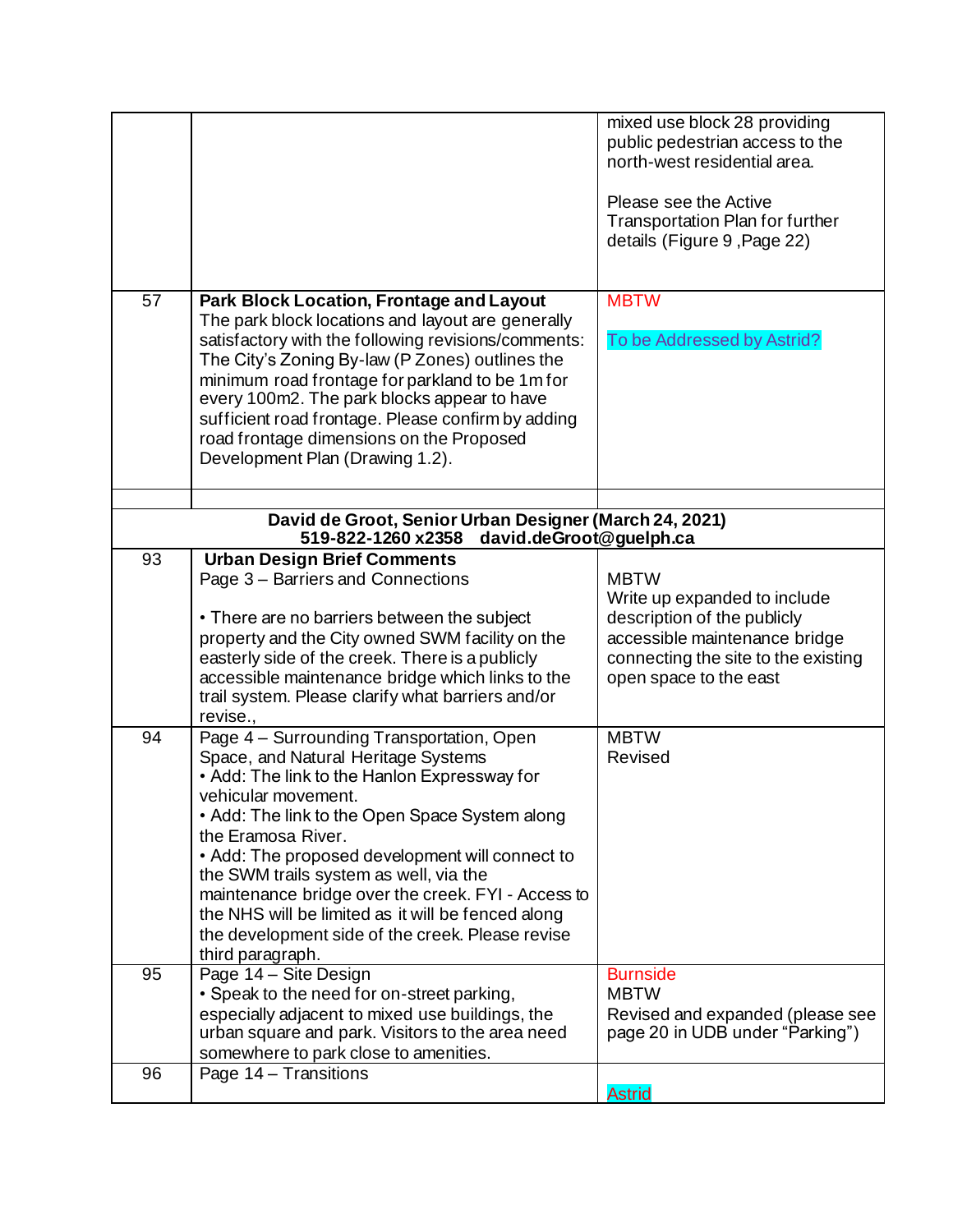|    | • The Park Townhouse units should have<br>approximately 5m front yards setbacks (facing the<br>park), to permit the adequate space for outdoor ing<br>shaspace/patios/furniture. See further comments<br>under Zoning below.<br>• Add the proposed berm on both sides is to be<br>landscaped.                                                                                                                                                                                                                                                                                 | <b>MBTW</b><br>Townhouse units fronting directly<br>onto the Neighbourhood Park are<br>not configured to associate their<br>private outdoor amenity space<br>directly adjacent and contiguous to<br>the public park. The interface is<br>proposed to be active front doors<br>with only front porches and<br>walkways connecting to a public<br>walkway block. Private amenity<br>space for the units is proposed to<br>be located at the rear of the unit on<br>a deck above the garage and<br>potentially inset into the second<br>floor partially. A design panel<br>describing the interface of these<br>"Through Lots" has been submitted<br>separately to the City in response<br>to this question. The UDB has<br>been updated to discuss the<br>interface in greater detail as well<br>(Section 2.2, Page 26, 27) |
|----|-------------------------------------------------------------------------------------------------------------------------------------------------------------------------------------------------------------------------------------------------------------------------------------------------------------------------------------------------------------------------------------------------------------------------------------------------------------------------------------------------------------------------------------------------------------------------------|---------------------------------------------------------------------------------------------------------------------------------------------------------------------------------------------------------------------------------------------------------------------------------------------------------------------------------------------------------------------------------------------------------------------------------------------------------------------------------------------------------------------------------------------------------------------------------------------------------------------------------------------------------------------------------------------------------------------------------------------------------------------------------------------------------------------------|
|    |                                                                                                                                                                                                                                                                                                                                                                                                                                                                                                                                                                               | <b>Berm Landscaping Comment -</b><br>Revised                                                                                                                                                                                                                                                                                                                                                                                                                                                                                                                                                                                                                                                                                                                                                                              |
| 97 | Page 16 Parking                                                                                                                                                                                                                                                                                                                                                                                                                                                                                                                                                               | <b>MBTW</b>                                                                                                                                                                                                                                                                                                                                                                                                                                                                                                                                                                                                                                                                                                                                                                                                               |
|    | • Parking: screened (sp.) through landscaping.                                                                                                                                                                                                                                                                                                                                                                                                                                                                                                                                | Revised                                                                                                                                                                                                                                                                                                                                                                                                                                                                                                                                                                                                                                                                                                                                                                                                                   |
| 98 | Page 16 -- Access, accessibility, circulation,<br>loading, storage.<br>• The pedestrian circulation should be further<br>developed. Please see further comments under<br>"Comments on Submitted Design Concept".                                                                                                                                                                                                                                                                                                                                                              | <b>MBTW</b><br>An updated and more detailed<br><b>Active Transportation Plan (Figure</b><br>9, Page 22) has been included in<br>the Urban Design Brief. The<br>locations and types of facilities has<br>been coordinated to ensure<br>appropriate connectivity within and<br>to the surrounding communities.                                                                                                                                                                                                                                                                                                                                                                                                                                                                                                              |
| 99 | Page 18 - Materials / Architectural Treatment<br>• Please provide some additional direction. For<br>example, along Silvercreek Parkway, buildings are<br>to be finished with predominantly natural and<br>durable materials such as stone and brick. Pre-cast<br>panels or replica materials (such as pre-cast<br>concrete panels made to look like brick/stone)<br>should only be shown above the 3rd storey.<br>• Add further discussion around building shaping<br>given policies 8.8 and 8.9 of the Official Plan and<br>the results of the Pedestrian Wind Assessment: o | <b>MBTW</b><br>Revised. Discussion on wind<br>assessment and effects on building<br>shaping has been added. The<br>material and colour palettes will be<br>determined at a later stage and<br>subject to the Architectural Control<br>Review.                                                                                                                                                                                                                                                                                                                                                                                                                                                                                                                                                                             |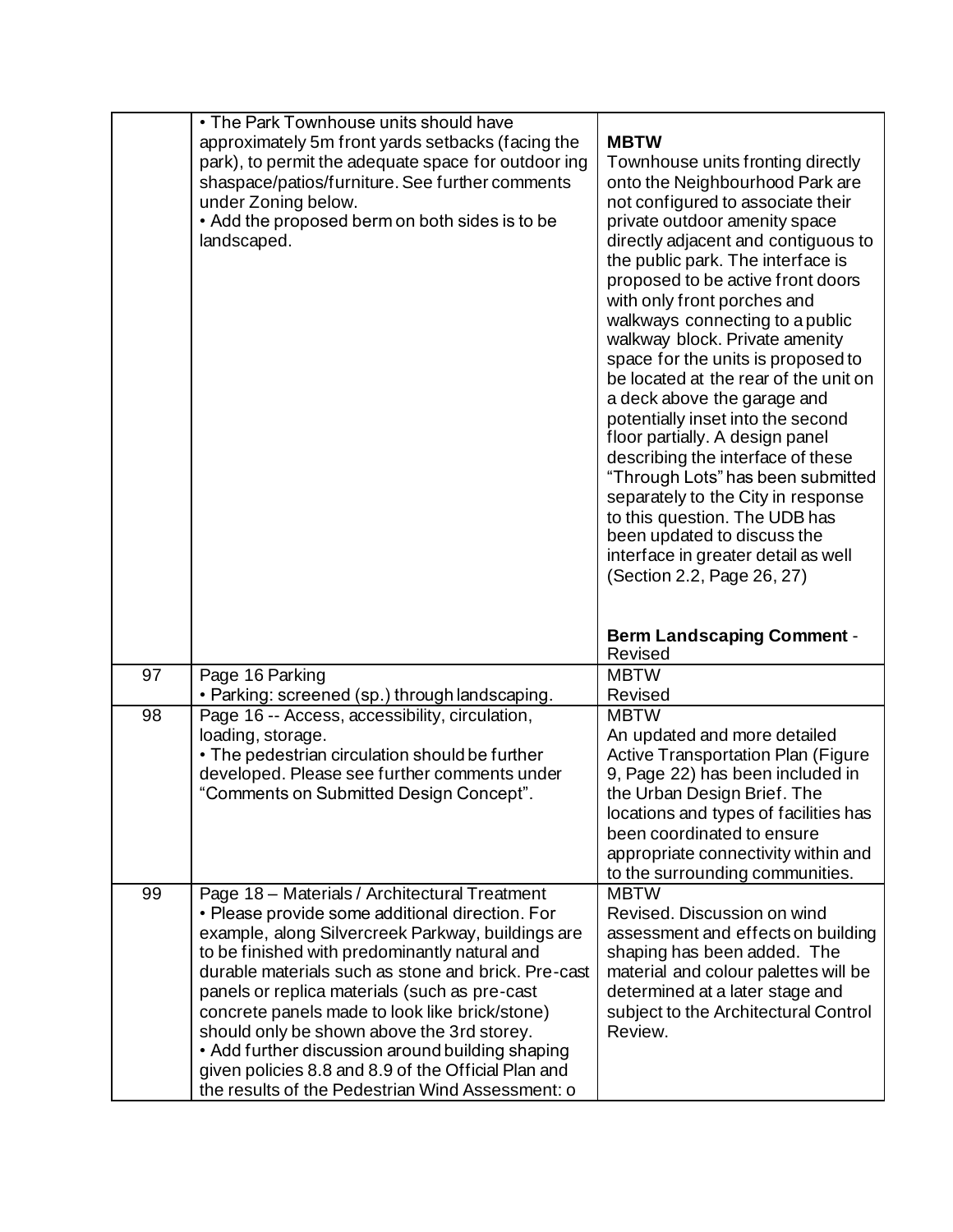|     | Ensuring building entrances are located at regular    |                                                                    |
|-----|-------------------------------------------------------|--------------------------------------------------------------------|
|     | intervals;                                            |                                                                    |
|     | o Restricting building length;                        |                                                                    |
|     | o Ensuring adequate spacing between buildings;        |                                                                    |
|     | o Ensuring upper-storey building floorplates are      |                                                                    |
|     | limited; and,                                         |                                                                    |
|     | o Limiting the amount of surface parking.             |                                                                    |
|     |                                                       |                                                                    |
|     | Urban design staff will be looking for appropriate    |                                                                    |
|     | building shaping regulations in the Zoning By-law     |                                                                    |
|     | based on the above points. See further discussion     |                                                                    |
|     | below.                                                |                                                                    |
| 100 | Page 19 -- 2.2 Integration with the Public Realm      | <b>MBTW</b>                                                        |
|     | • Include conceptual cross section(s) of streets      |                                                                    |
|     | showing building setbacks, trees, sidewalks, on-      | Streetscape cross sections for                                     |
|     | street parking if proposed.                           | Silvercreek Parkway, 17m, and                                      |
|     |                                                       | 20m ROW's have been included in                                    |
|     | Please also include 45 angular plane requirement      | the updated Urban Design Brief                                     |
|     | as required from the ROW centerline.                  | (Section 2.2, Page 28)                                             |
|     | (9.13.2.5.3a). Justification of deviation from the    |                                                                    |
|     | angular plane has not been provided.                  | Through further discussions with                                   |
|     |                                                       | staff, a separate angular plane                                    |
|     | All streets to include sidewalks on both sides of the | study document has been included                                   |
|     | street.                                               | within this updated submission as                                  |
|     |                                                       | an appendix to the Urban Design                                    |
|     |                                                       | Brief.                                                             |
|     |                                                       |                                                                    |
|     |                                                       | In response to comment 26, the                                     |
|     |                                                       | Draft Plan was updated to                                          |
|     |                                                       | accommodate additional requested<br>sidewalk locations both in the |
|     |                                                       |                                                                    |
|     |                                                       | comments received and through                                      |
|     |                                                       | further discussions with staff. An                                 |
|     |                                                       | updated and more detailed Active                                   |
|     |                                                       | Transportation Plan (Figure 9)                                     |
|     |                                                       | ,Page 22) has been included in the                                 |
|     |                                                       | Urban Design Brief. Which clearly                                  |
|     |                                                       | identifies all proposed sidewalk                                   |
|     |                                                       | locations.                                                         |
| 101 | <b>Shadow and Pedestrian Wind Study Comments</b>      | <b>MBTW</b>                                                        |
|     | • Please resubmit the Shadow Study with the           |                                                                    |
|     | following changes:                                    | An updated shadow study has                                        |
|     | o 10 storey buildings are being proposed so the       | been prepared based on the                                         |
|     | shadow study needs to show 10 storey buildings.       | criteria requested and added into                                  |
|     | o Provide analysis of the Shadow Study given the      | the UDB as an appendix B.                                          |
|     | applicable shadow impact criteria outlined in the     |                                                                    |
|     | City's Sun and Shadow Study Terms of reference:       |                                                                    |
|     | https://guelph.ca/wp-content/uploads/Guelph-Sun-      |                                                                    |
|     | Shadow-Study-Terms-of-Reference-19-05-27.pdf          |                                                                    |
|     | o Ensure times are corrects. Note EDT (April, June    |                                                                    |
|     | and September).                                       |                                                                    |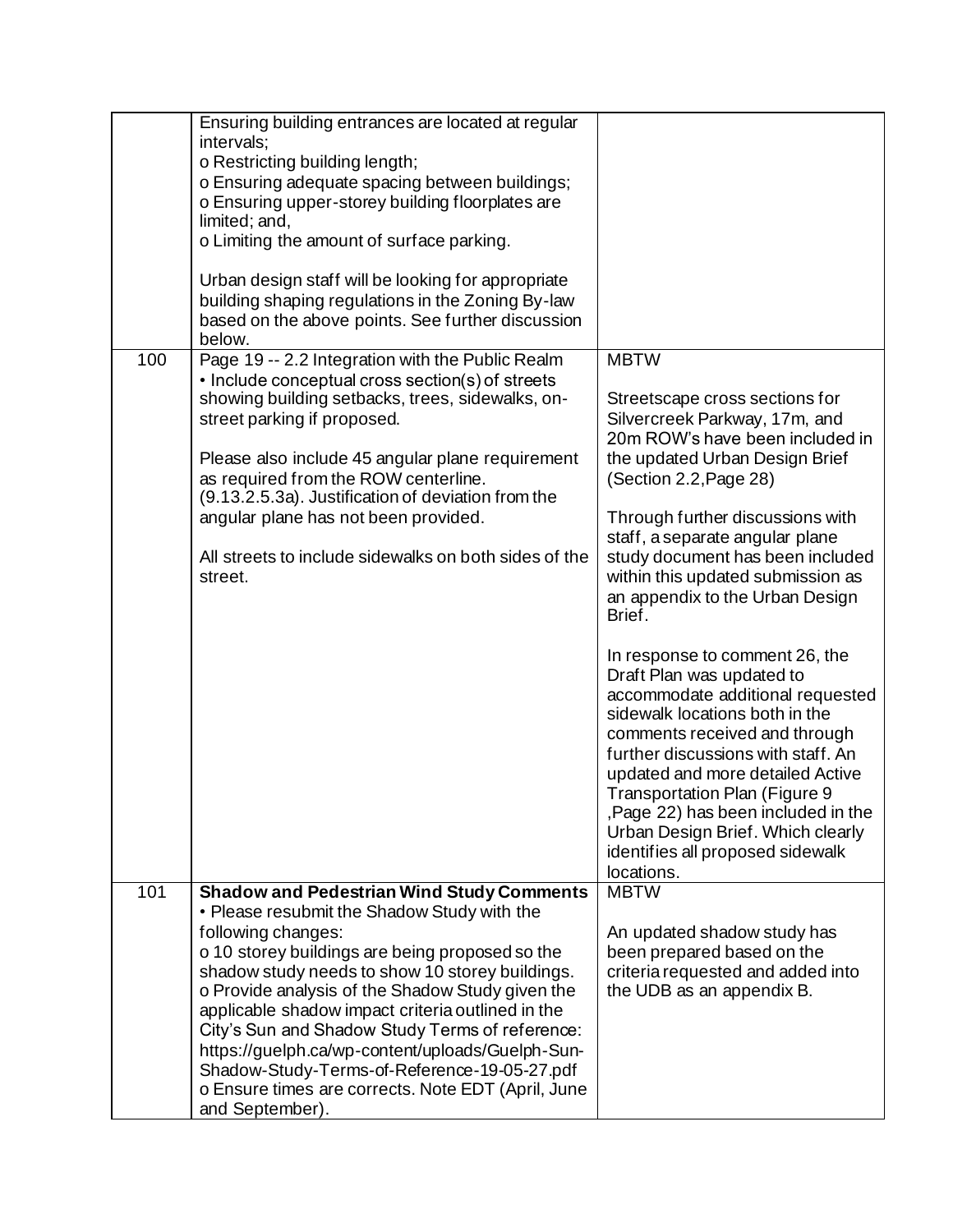|     | o Please comment on the shadowing of the urban<br>square based on the criteria set out in the City's<br>Terms of Reference.                                                                                                                                                                                                                                                                                                                                                                                                                                                                                                                                                                                      |                                                                                                                                                                                                                                                                                                                                                                                                                                                                                                                                                                                                                                                                                                                             |
|-----|------------------------------------------------------------------------------------------------------------------------------------------------------------------------------------------------------------------------------------------------------------------------------------------------------------------------------------------------------------------------------------------------------------------------------------------------------------------------------------------------------------------------------------------------------------------------------------------------------------------------------------------------------------------------------------------------------------------|-----------------------------------------------------------------------------------------------------------------------------------------------------------------------------------------------------------------------------------------------------------------------------------------------------------------------------------------------------------------------------------------------------------------------------------------------------------------------------------------------------------------------------------------------------------------------------------------------------------------------------------------------------------------------------------------------------------------------------|
| 102 | • Staff has reviewed the submitted Pedestrian<br>Wind Assessment. Based on the conclusion of the<br>study, there are uncomfortable wind conditions<br>predicted during the winter at certain locations. As<br>outlined in the report, introducing stepbacks and<br>podiums would assist in addressing the concerns<br>identified. In part this has informed urban design<br>staff comments regarding breaking up the building<br>massing (e.g. stepbacks, building lengths etc.).<br>The massing should be adjusted to implement the<br>directions of this study. The concept plan should<br>also be reviewed to look at moving the common<br>amenity areas of Buildings 1 and 2 as noted in the<br>wind report. | Further discussions with the wind<br>consultant has resulted in some<br>conceptual demonstration plan<br>changes to address uncomfortable<br>conditions. Based on those<br>changes a revised assessment<br>letter has been prepared. It is<br>important to note that the built form<br>conceptually shown on the<br>apartment and mixed-use blocks<br>are not designed yet and represent<br>only one way in which the<br>development may be built. Each of<br>these block will be subject to the<br>site plan application process at<br>which time a detailed building<br>design will be submitted and re-<br>evaluated for wind.<br>Please review the updated letter<br>from RWD for further details on the<br>assessment. |
| 103 | <b>Comments on the Concept Plan</b><br>• What is the purpose of the surface parking lot in<br>Block 6 adjacent to the railway tracks? Who is it<br>for? For discussion.                                                                                                                                                                                                                                                                                                                                                                                                                                                                                                                                          | This parking lot has been removed.<br>Please see the updated<br>demonstration plan (Figure 8 Page<br>19)                                                                                                                                                                                                                                                                                                                                                                                                                                                                                                                                                                                                                    |
| 104 | • Built form should be provided along Silvercreek<br>given the importance of this road and the creation<br>of a strong streetwall. Thank you for adding an<br>additional built form. Surface parking located<br>adjacent to Silvercreek should not exceed 25% of<br>the length of front and exterior lot lines. Staff<br>suggest the building on <b>Block 19 could be</b><br>divided in two, with one building facing the urban<br>square and the second building facing Silvercreek.                                                                                                                                                                                                                            | Fieldgate<br><b>MBTW</b><br>The demonstration plan has been<br>updated to illustrate the screening<br>and elimination of surface parking<br>directly adjacent to Silvecreek<br>Parkway. The conceptual building<br>design has remained in it location<br>to best address the urban square<br>and the primary streetscape.<br>Please note that the demonstration<br>plan is just an illustration of one<br>way in which the development                                                                                                                                                                                                                                                                                      |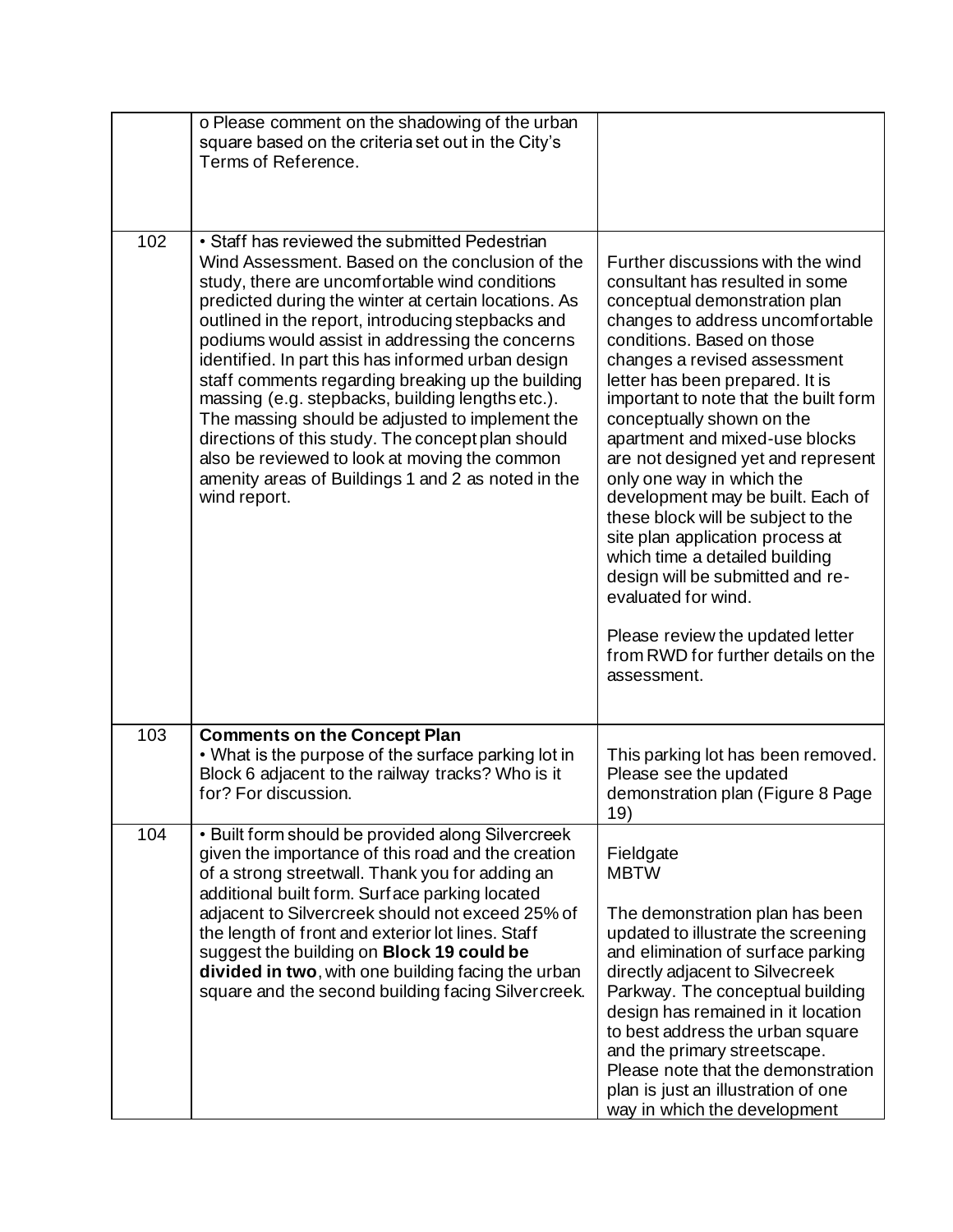|         |                                                                                                                                                                                                                                                                                                                                                                                                                                                                                    | blocks may be ultimately designed<br>in order to achieve the goals,<br>objectives and regulations for the<br>future community. These blocks<br>will be subject to the site plan<br>application process at which time a<br>detailed design will be prepared,<br>submitted, and evaluated<br>appropriately.                                                                                                                                    |
|---------|------------------------------------------------------------------------------------------------------------------------------------------------------------------------------------------------------------------------------------------------------------------------------------------------------------------------------------------------------------------------------------------------------------------------------------------------------------------------------------|----------------------------------------------------------------------------------------------------------------------------------------------------------------------------------------------------------------------------------------------------------------------------------------------------------------------------------------------------------------------------------------------------------------------------------------------|
| 105     | • Underground or structured parking is encouraged<br>to reduce or eliminate the need for surface parking.<br>Parking areas will be screened (9.13.2.5.3 b).                                                                                                                                                                                                                                                                                                                        | Noted.                                                                                                                                                                                                                                                                                                                                                                                                                                       |
| 107     | • Provide sidewalks and trees on both sides of all<br>streets (minimum 1.8m) to promote walkability and<br>the creation of a barrier-free neighbourhood.<br>Sidewalks connecting the taller building to the<br>public realm are required. In particular sidewalks<br>are missing and are required in front of the<br>buildings on Block 18, Block 17, and Block 1.                                                                                                                 | <b>Burnside</b><br><b>MBTW</b><br>In response to comment 26, the<br>Draft Plan was updated to<br>accommodate additional requested<br>sidewalk locations both in the<br>comments received and through<br>further discussions with staff. An<br>updated and more detailed Active<br>Transportation Plan (Figure 9<br>, Page 22) has been included in the<br>Urban Design Brief. Which clearly<br>identifies all proposed sidewalk<br>locations |
| 109     | • Where is on-street parking proposed? Please<br>provide an on-street parking plan. For on-street<br>parking to be beneficial to commercial and public<br>amenities it must be directly adjacent to these<br>uses. Proposed on-street parking along Silvercreek<br>should be fronting the Urban Square, as well as<br>Block 19 along the west side. On street parking<br>should also be provided fronting Block 18 and<br>around the north and east edges of the urban<br>square.  | <b>Burnside/Parking Plan</b>                                                                                                                                                                                                                                                                                                                                                                                                                 |
| 111/112 | . We have concerns with the interface of Block 6<br>and 5 with Silvercreek. As proposed, there is the<br>high possibility that private fencing will be erected<br>directly adjacent the public realm to create privacy<br>to rear private yards. This will create an<br>undesirable 'dead zone' (back lotting) along this<br>section of the street. This is especially concerning<br>at the intersection of Silvercreek and<br>Street C, where the most southerly block of Block 6 | <b>MBTW</b><br><b>HGC Engineering</b><br>The Draft Plan and the<br>Demonstration plan have been<br>revised to address this concern as<br>best as possible. As Silvercreek<br>Parkway continues north past<br>Street A, the road lowers to go                                                                                                                                                                                                 |
|         | will back onto this major intersection, and provides<br>no opportunity to address the street. Consideration<br>for Through Townhouses, small apartment or small                                                                                                                                                                                                                                                                                                                    | under the Rail Line. The grade<br>differential between the road and<br>the units requires a retaining wall to                                                                                                                                                                                                                                                                                                                                |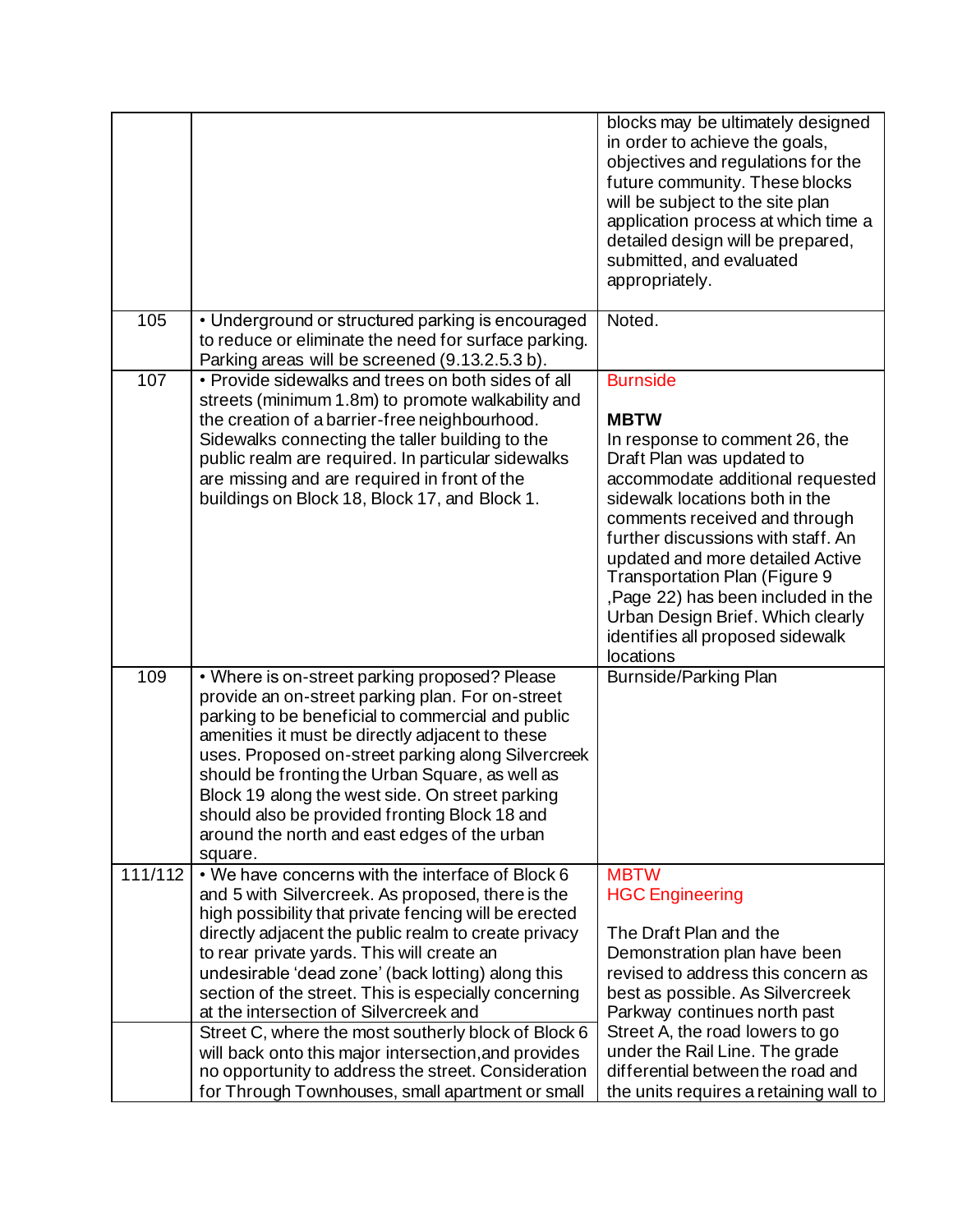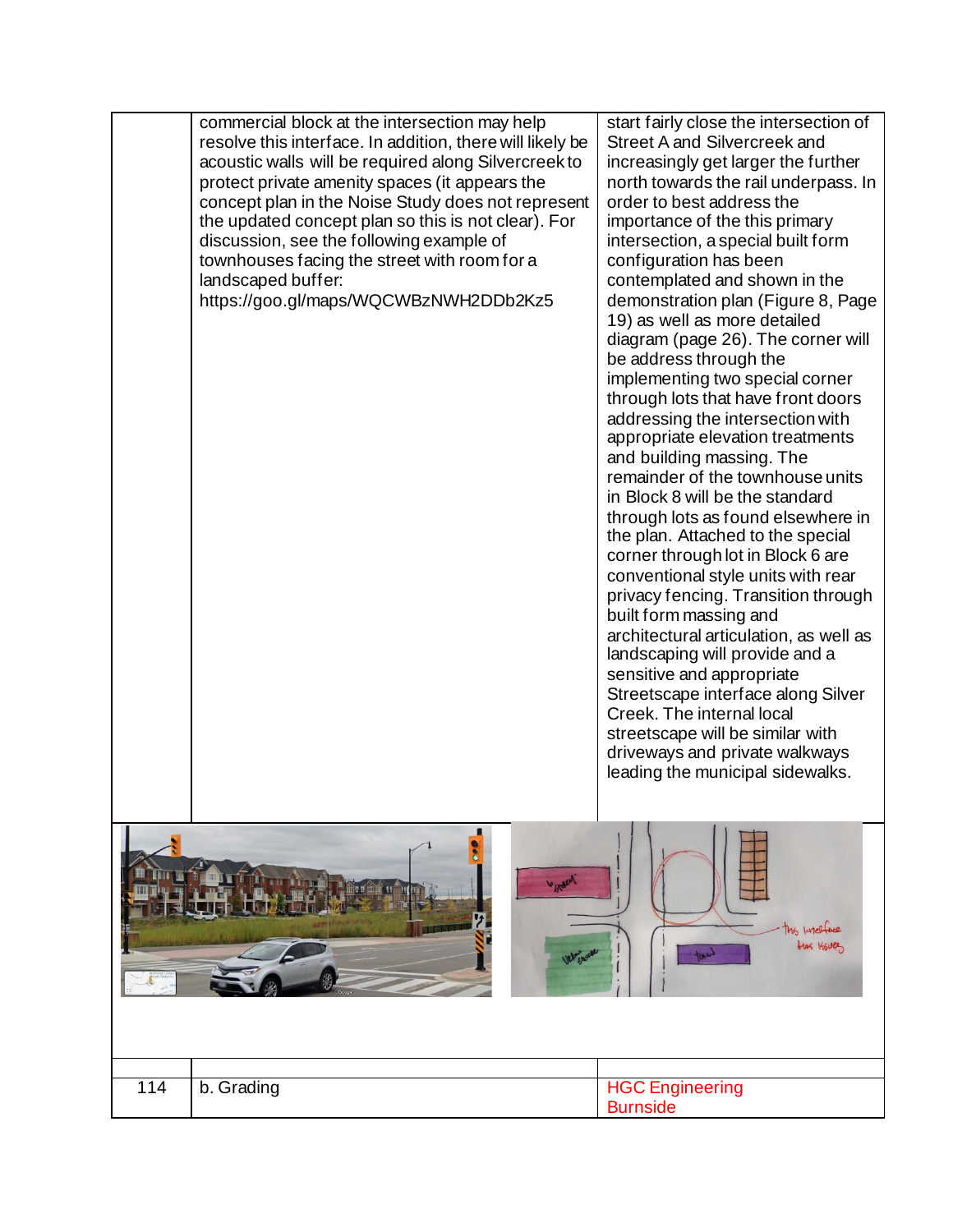|                  | • Staff is concerned about noise/wall grading          |                                      |
|------------------|--------------------------------------------------------|--------------------------------------|
|                  | around the underpass (Block 5 and 6). A 2m             |                                      |
|                  | acoustic wall is being proposed in addition (staff     |                                      |
|                  | note that concept plan in the Noise Study is not       |                                      |
|                  | consistent with the concept plan submitted). The       |                                      |
|                  | location of retaining walls associated with            |                                      |
|                  | underpass should be examined to provide                |                                      |
|                  |                                                        |                                      |
|                  | opportunities for street trees, landscaping and best   |                                      |
|                  | pedestrian experience/comfort. For Discussion.         |                                      |
| Stokey           |                                                        | 3 stile<br>$10 - 12 - 1$             |
|                  |                                                        |                                      |
| 115              | • The grading between Silvercreek between Block        |                                      |
|                  | 5 and 6 is concerning please revise. See               | <b>HGC Engineering</b>               |
|                  | discussion above.                                      | <b>Burnside</b>                      |
|                  |                                                        |                                      |
|                  |                                                        |                                      |
|                  |                                                        |                                      |
|                  |                                                        |                                      |
| 116              | • Concerned about grading/retaining wall near oak      | <b>MBTW</b>                          |
|                  | tree. The grading of the urban square needs to         | We defer to Burnside for comment     |
|                  | avoid pooling water around the oak tree. It should     | on this item                         |
|                  | mimic the existing condition so as to not increase     |                                      |
|                  | or decrease water to the trees root system.            | <b>Burnside</b>                      |
|                  | Lowering Street E would help achieve a better          |                                      |
|                  | north-south flow across the square.                    |                                      |
| $\overline{117}$ | . The grading along the south side of the urban        | <b>MBTW</b>                          |
|                  | square makes accessibility between the proposed        | The building might be inset into the |
|                  |                                                        |                                      |
|                  | building (Block 19) and the urban square a             | grade to create barrier free access  |
|                  | challenge. The design will need to consider how to     | to the square? This seems like a     |
|                  | create a barrier free interface, that is not only      | detailed site plan question          |
|                  | functional but a feature of the square $-e.g.$ theatre |                                      |
|                  | style seating with integrated ramping system. See      | <b>Burnside</b>                      |
|                  | sketch above for discussion.                           |                                      |
| 120              | <b>Next Steps</b>                                      |                                      |
|                  | Please submit:                                         |                                      |
|                  | • An Urban Design Brief and concept plan should        | <b>MBTW: Updated</b>                 |
|                  | be submitted based on the above comments and           | <b>Burnside</b>                      |
|                  | implementing the directions of the pedestrian wind     |                                      |
|                  |                                                        |                                      |
|                  | study.                                                 |                                      |
|                  | • A revised grading plan based on the comments         |                                      |
|                  | above.                                                 |                                      |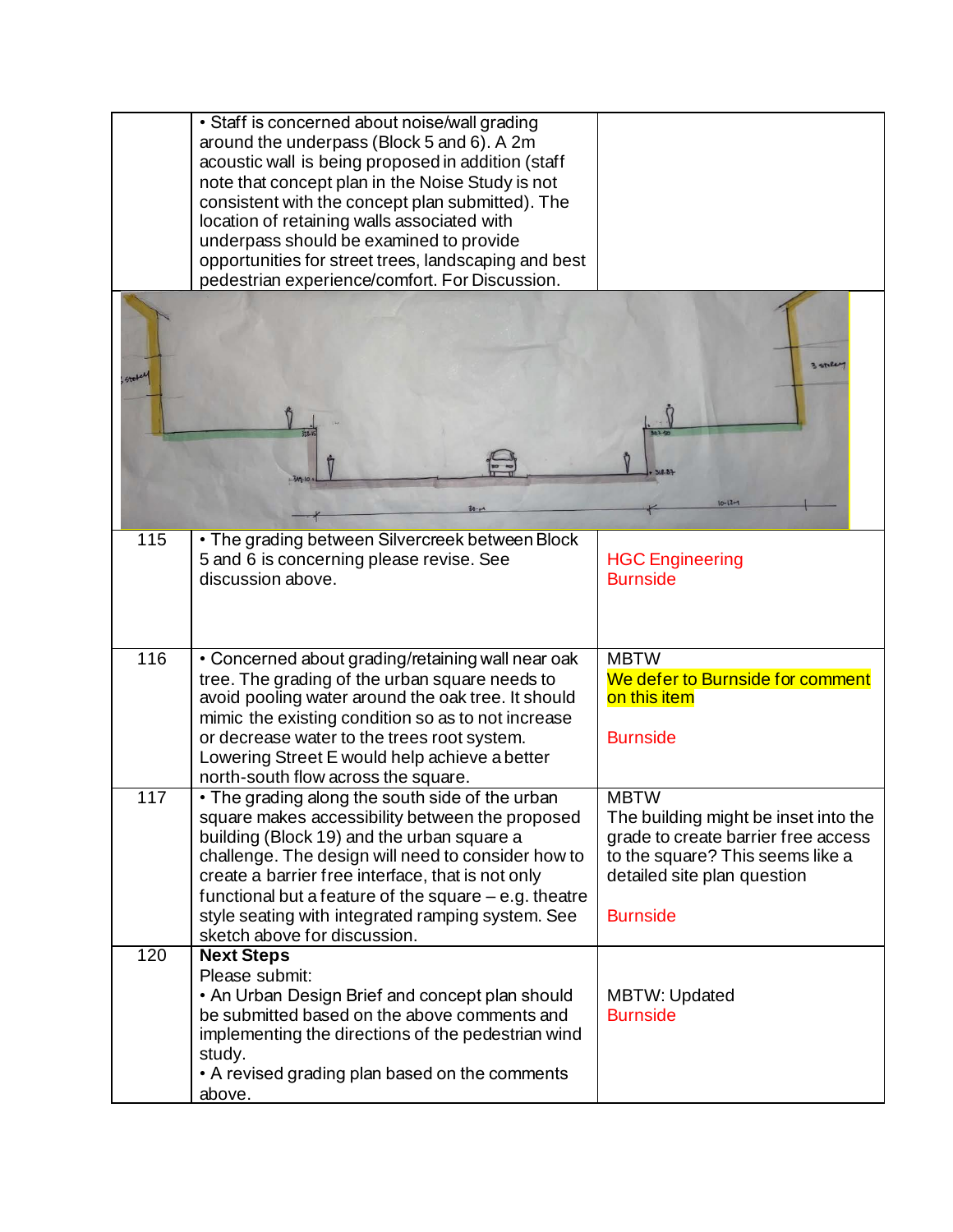|     | • A revised sun/shadow study based on the                                                      |                                                                     |
|-----|------------------------------------------------------------------------------------------------|---------------------------------------------------------------------|
|     | comments above.                                                                                |                                                                     |
|     | • An on-street parking plan.                                                                   |                                                                     |
| 121 | In regards to Zoning, Urban Staff are not                                                      | <b>MBTW</b>                                                         |
|     | supportive of:                                                                                 |                                                                     |
|     | • The angular planes as proposed and the resultant                                             | A Supplementary Angular Plane                                       |
|     | height/massing. No rationale for variation has been                                            | Study has been prepared and                                         |
|     | provided.                                                                                      | attached as an appendix to the                                      |
|     | • Reducing the width of the park townhouse to less                                             | Urban Design Brief. Please note                                     |
|     | than 6m. No justification has been provided.<br>• Reducing the setback to the park of the park | that the conceptual buildings are<br>just illustrations and do not  |
|     | townhouse to 3.5m.                                                                             | represent the detailed site plan                                    |
|     |                                                                                                | designed that will be submitted and                                 |
|     |                                                                                                | evaluated during the site plan                                      |
|     |                                                                                                | application stage.                                                  |
|     |                                                                                                |                                                                     |
|     |                                                                                                | The proposed through lot                                            |
|     |                                                                                                | townhouses provide an opportunity                                   |
|     |                                                                                                | for a mix of 5.5m & 7.5 unit width.                                 |
|     |                                                                                                | This provides a varied both front                                   |
|     |                                                                                                | and rear streetscape with a mix of                                  |
|     |                                                                                                | single and 2 car garage options                                     |
|     |                                                                                                | with areas of planting in between.                                  |
|     |                                                                                                |                                                                     |
|     |                                                                                                | The setback to the park is<br>proposed to be the front unit's front |
|     |                                                                                                | yard with a porch and walkway. As                                   |
|     |                                                                                                | such, this is not considered the                                    |
|     |                                                                                                | units primary private amenity                                       |
|     |                                                                                                | space. A 3.5m setback                                               |
|     |                                                                                                | discourages unit owners from using                                  |
|     |                                                                                                | this space as a typical back yard                                   |
|     |                                                                                                | with patio furniture, BBQ's and                                     |
|     |                                                                                                | other storage items which would                                     |
|     |                                                                                                | conflict with public nature of the                                  |
|     |                                                                                                | directly adjacent public                                            |
|     |                                                                                                | neighbourhood park. Please review                                   |
|     |                                                                                                | the submitted through lot study for                                 |
|     |                                                                                                | further examples and details on the                                 |
|     |                                                                                                | proposed interface.                                                 |
| 122 | Staff recommend including the following in the                                                 | <b>MBTW</b>                                                         |
|     | Zoning Bylaw:                                                                                  | Fieldgate                                                           |
|     | • For the taller buildings regulations should be                                               |                                                                     |
|     | included to such as:                                                                           |                                                                     |
|     | o Include stepback requirements (e.g. 1.5m after                                               |                                                                     |
|     | the 4th storey and 3m after the 8th storey);                                                   |                                                                     |
|     | o maximum building length;                                                                     |                                                                     |
|     | o minimum distance between buildings (e.g. 15 m);                                              |                                                                     |
|     | and,                                                                                           |                                                                     |
|     | o Floorplates maximum for upper storeys.                                                       |                                                                     |